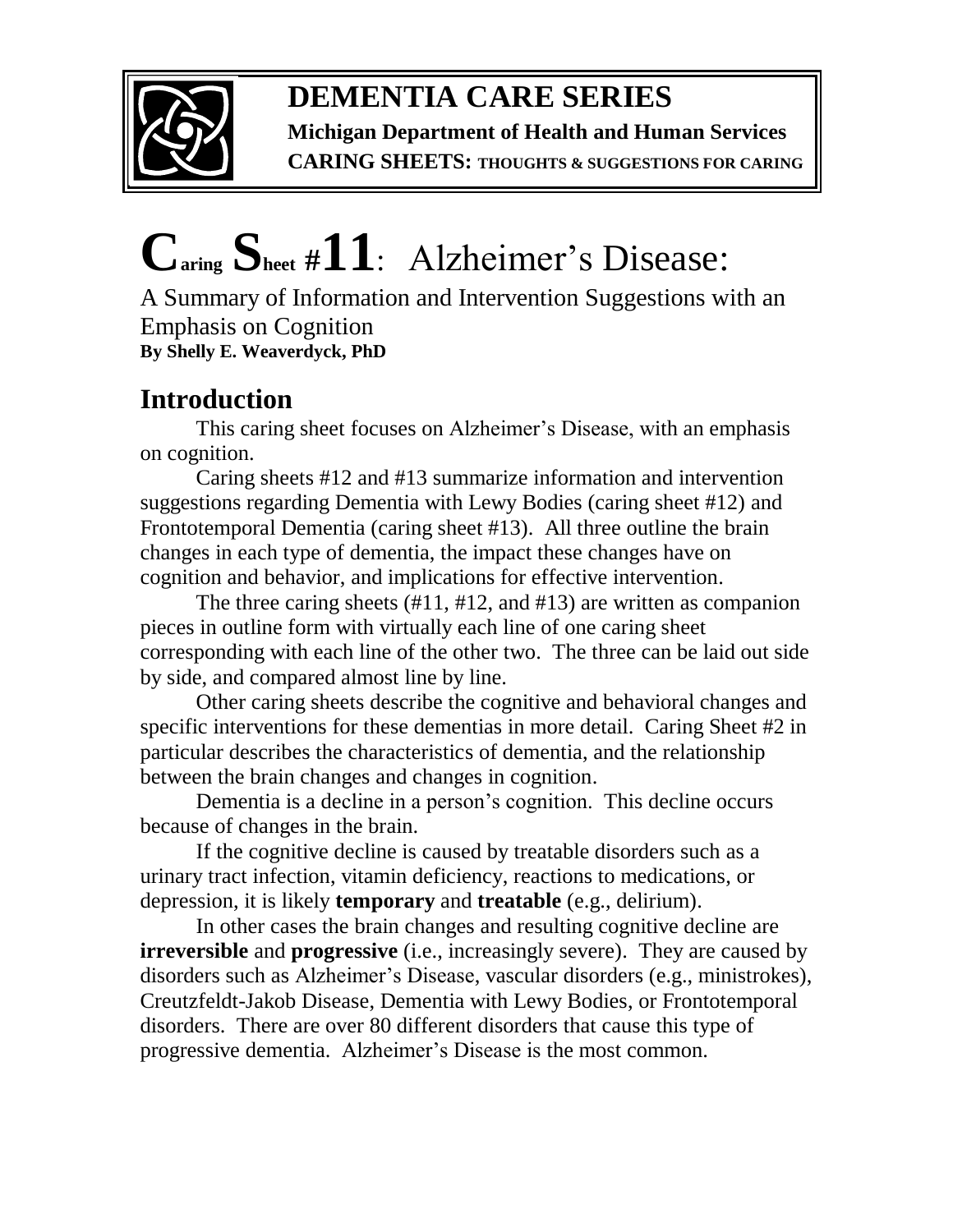

Caring Sheet # 11 Alzheimer's Disease: A Summary S. Weaverdyck Page 2 of 7

# ALZHEIMER'S DISEASE (AD)

#### **CHARACTERISTICS**

Brain disorder

Most obvious symptoms: memory loss and cognitive impairment Progression: increasing severity of symptoms over time (a progressive dementia) Onset: insidious; age 40-90, usually over age 65 (median age 73.5) Duration: average 8 years from onset to death (may vary with time of diagnosis) Cause unknown Cure: no cure at this time, but there is treatment to reduce symptoms Diagnosis verified at autopsy Is the most common cause of dementia (60% of all dementia cases) Affects 10% of all people over age 65 Risk factors: age, APOe4 gene, Down's Syndrome, family history Hereditary in 10% of cases Course: gradual, steady decline, decline 2-4 points per year on Folstein Mini- Mental State Exam, no spontaneous improvement Alois Alzheimer first described neuropathology in a 51-year-old woman in 1907

#### **NEUROPATHOLOGY**

Neuritic plaques outside of cells in brain Neurofibrillary tangles inside of cells in brain Atrophy (i.e., loss) of brain tissue; cell death Acetylcholine reduction

#### **LOCATION OF CORTICAL BRAIN CHANGES**

Cortical refers to the cortex (i.e., the outer layer) of the brain Changes (pathological abnormalities) occur in the cortex and in internal (subcortical) structures of the brain Changes (pathological abnormalities) occur on both sides of the brain Order of cortical brain structures affected, creating stages:

Hippocampus (subcortical) Parietal lobes Temporal lobes (posterior then anterior) Frontal lobe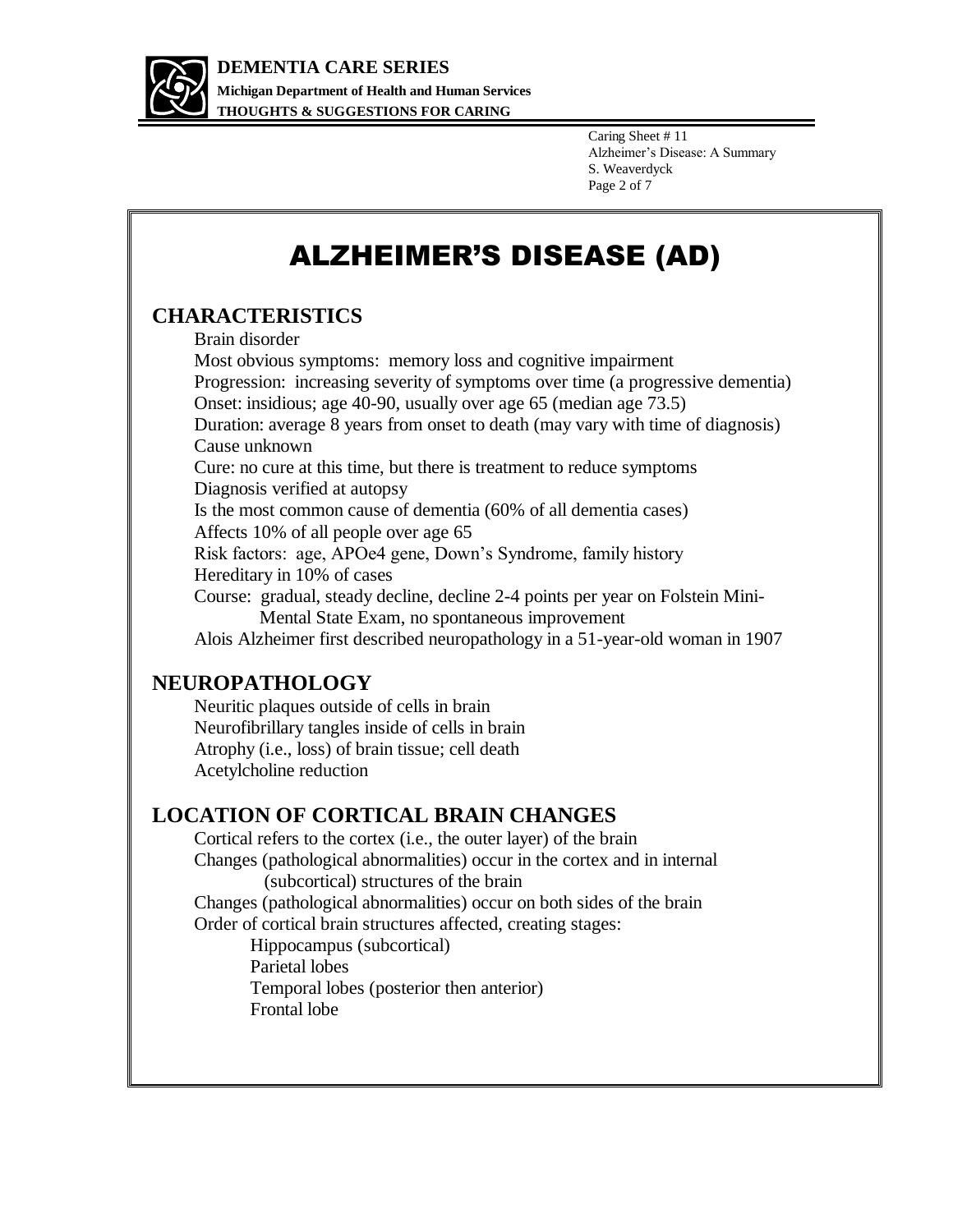

**THOUGHTS & SUGGESTIONS FOR CARING**

Caring Sheet # 11 Alzheimer's Disease: A Summary S. Weaverdyck Page 3 of 7

#### **COGNITIVE CHANGES**

Memory impairment first obvious symptom Visuospatial perception and skill impairment: Difficulty recognizing distance between objects and from self Difficulty arranging objects in space Language impairment: Difficulty understanding and producing speech Difficulty reading and writing Difficulty understanding what is being read, when can read Insight impaired Judgment impaired Disorientation Concentration impaired Abstract processing impaired Attention impaired Sense of time impaired Ability to analyze, plan, organize impaired No sensory loss (though may occur with normal aging) No focal deficits No disturbance of consciousness Person becomes increasingly dependent on environment throughout course

#### **EMOTIONAL CHANGES**

Depression throughout course, especially in early stages Emotional lability (switch quickly from one emotion to another) Less expression of emotional intensity and switching in later stages

#### **BEHAVIORAL CHANGES**

Get lost occasionally in early stages; increasingly often throughout course Loses objects occasionally in early stages; increasingly often throughout course Distressing behaviors usually triggered by anxiety, confusion and

 misinterpretation of environment in middle stages Distressing behaviors usually triggered by physical pain and discomfort in later stages Gait and physical movements preserved until later stages Incontinence only in later stages Hallucinations when they occur, occur in later stages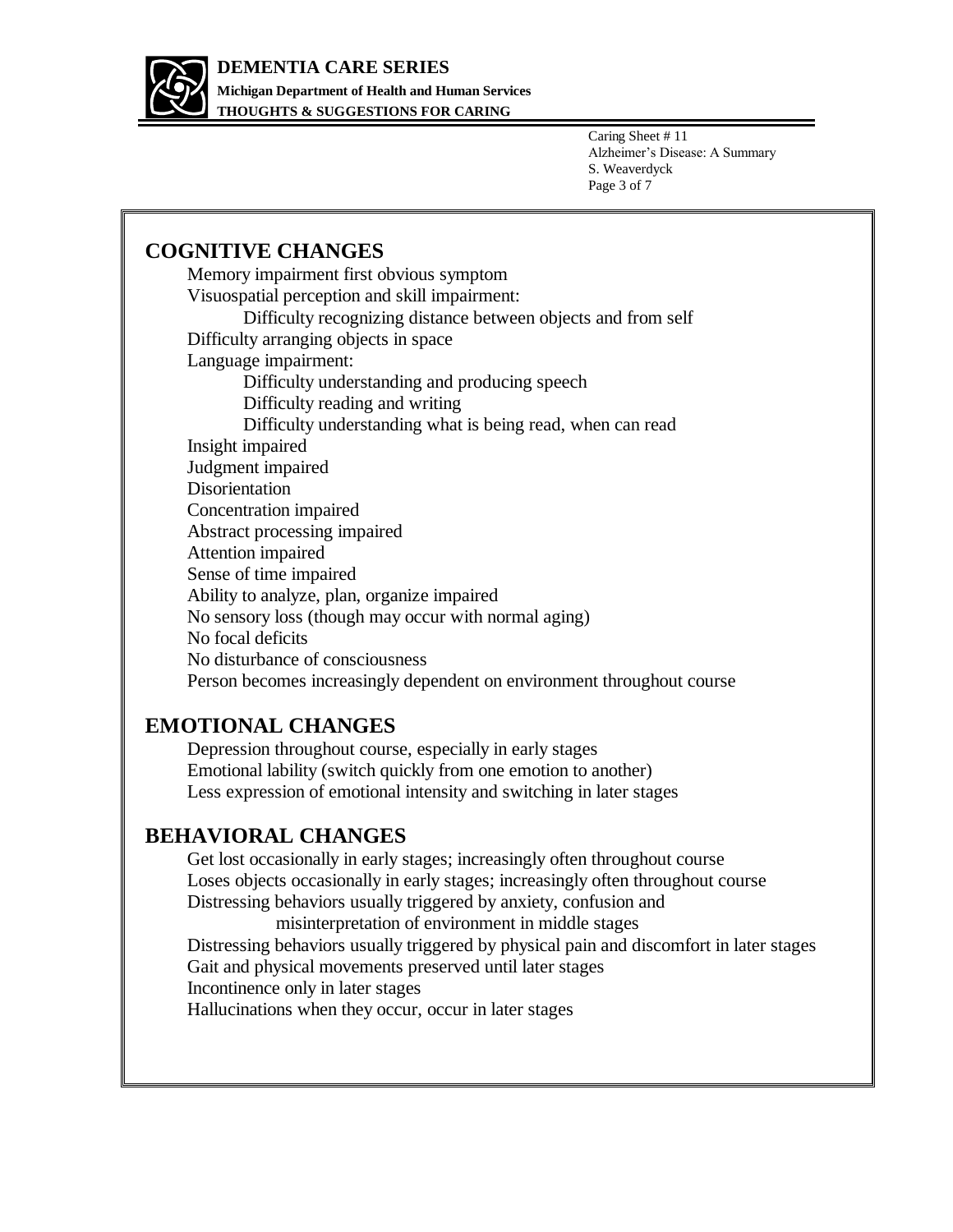

**THOUGHTS & SUGGESTIONS FOR CARING**

Caring Sheet # 11 Alzheimer's Disease: A Summary S. Weaverdyck Page 4 of 7

#### **INTERVENTIONS: Non-medicinal**  Assess individual regularly over time as dementia progresses Modify expectations and intervention as change occurs Express warmth and affection for person, verbally and nonverbally Respect person as adult; avoid treating person as a child Stay calm and help the person feel relaxed Compensate for the person's cognitive impairment to help person feel good and comfortable and to prevent fatigue and embarrassment Assess and modify environment, caregiver interactions and daily routines over time throughout course Maintain appropriate stimulation that engages person Avoid meaningless or confusing stimulation Use touch as appropriate when communicating Simplify daily routines and tasks Provide information through cues in environment and when communicating Ensure cues are understandable to person Avoid arguing with the person Address person's feelings and then distract when person engaged in distressing behavior Explain to person what caregiver is doing and intends to do Use concrete requests and concrete cues Compensate for sensory changes that occur with normal aging **MEDICAL TREATMENTS**  Cure unknown Reduce loss of acetylcholine (inhibit acetylcholinesterase) Cognex, Aricept, Exelon, Reminyl Most effective in mild-moderate stages Memantine (regulates activity of glutamate) Can be effective in severe stages (for persons with MMSE score of 3-14) Cholinergic medications for behavioral symptoms Antioxidants Anti-inflammatory agents Neurotrophic compounds Anti-amyloid deposition Vitamin E in high doses (only under doctor's care) (effectiveness is controversial)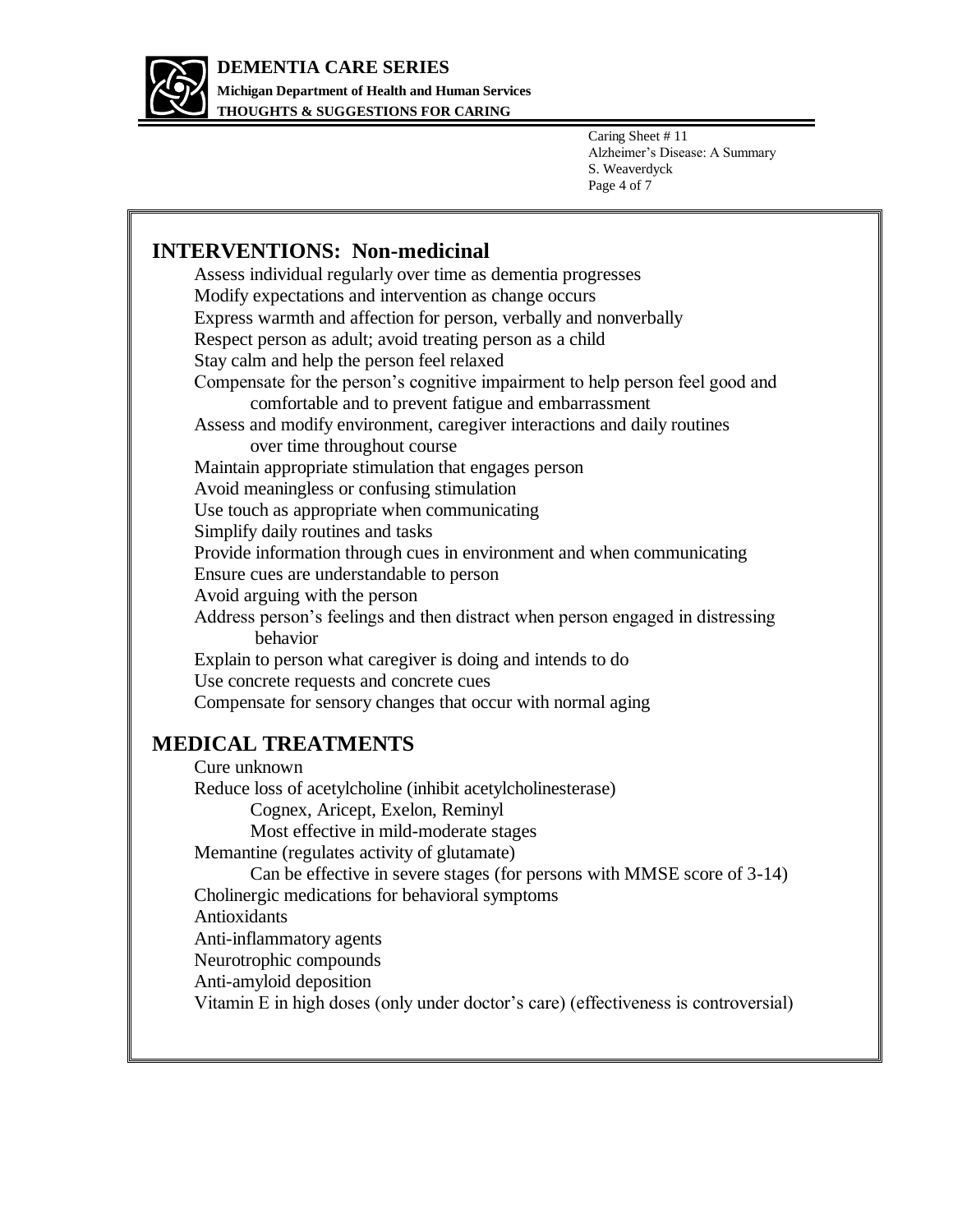

**THOUGHTS & SUGGESTIONS FOR CARING**

Caring Sheet # 11 Alzheimer's Disease: A Summary S. Weaverdyck Page 5 of 7

To extent AD associated with cardiovascular risk factors, can prevent by reducing cardiovascular risk factors: Exercise, Diet, Cholesterol-lowering medications (statins) such as Lipitor

#### **COMMENTS**

In 1984 criteria for clinical diagnosis created Red flags that suggest a disorder is probably not AD: Onset before age 60 years Sudden onset Rapid progression Symptoms that do not occur in the order of typical AD stages Behavior changes or hallucinations occur much earlier than memory impairment Incontinence occurs before later stages Seizures occur before later stages (Exception: Downs may cause earlier seizures) Abnormal neurological symptoms (impaired gait, falls, weakness) occur before later stages

#### **RESOURCES**

<http://www.ninds.nih.gov/disorders/alzheimersdisease/alzheimersdisease.htm> (National Institute of Neurological Disorders and Stroke NINDS)

<http://www.alzheimers.org/> (Alzheimer's Disease Education and Referral Center ADEAR)

<http://www.alz.org/> (Alzheimer's Association)

<http://www.med.umich.edu/madrc/>(Michigan Alzheimer's Disease Research Center MADRC)

Copyright 2004 (Revised 2005) by S. Weaverdyck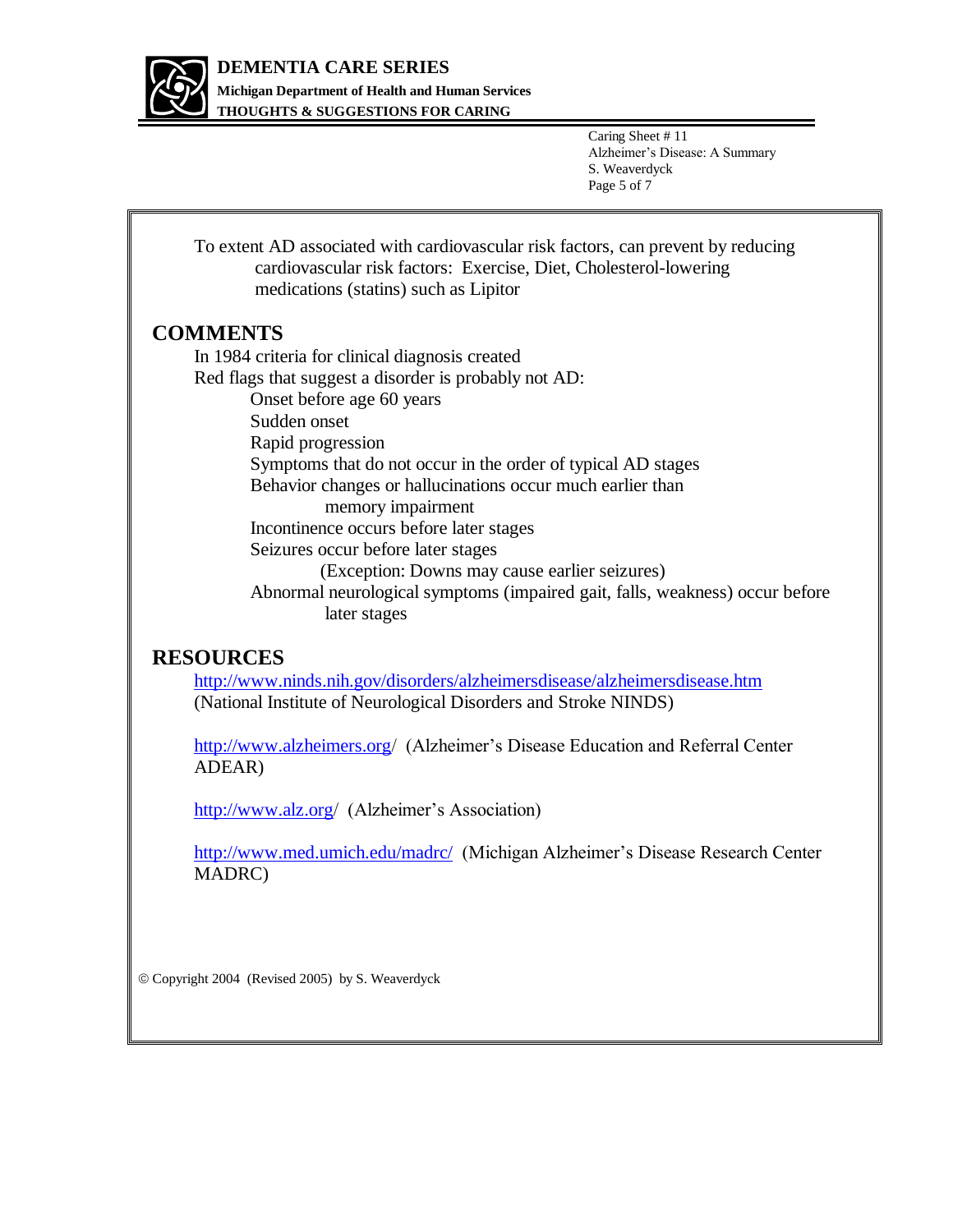

Caring Sheet # 11 Alzheimer's Disease: A Summary S. Weaverdyck Page 6 of 7

This caring sheet focuses on Alzheimer's Disease (AD). More details about the brain changes and resulting cognitive changes in AD are in caring sheet #2.

Alzheimer's Disease is by far the most common cause of irreversible brain changes & dementia in persons over the age of 65 years.

Though these changes in behavior and cognition result from brain damage, they are often mistakenly viewed as intentional or manipulative.

In AD the four hallmark pathological changes to the brain are:

- Atrophy: the reduction in size of a structure. Atrophy due to death of nerve cells in AD causes much of the confusion and cognitive impairment. Atrophy occurs with normal aging, but is especially pronounced and is pathological in AD. The atrophy is visible on a CAT scan and at autopsy.
- **Neuritic plaques:** little patches or collections of debris in the brain. They are located outside of nerve cells. A protein called amyloid is at the core of the plaques. The number of neuritic plaques correlates with a person's performance on cognitive tests (such as Intelligence or IQ tests).
- **Neurofibrillary tangles:** inside nerve cells, particularly in the axons of nerve cells. Axons are the protrusions from the nerve cell body, which carry information from one nerve cell to the next. Tiny neurofibrils (filaments or tubules) transport cell nutrients within the nerve cell. The neurofibrils become tangled in a very characteristic way (double helical) and therefore disrupt the cell maintenance processes, probably contributing to the cell's death. The number of neurofibrillary tangles also correlates with a person's performance on various cognitive tests.
- **Neurochemical changes:** a reduction in some of the neurotransmitters. Neurotransmitters (the chemical messengers) are neurochemicals which are transferred from one nerve cell to another as a method of communication with that nerve cell. This intercellular communication is essential to the brain's maintenance and functioning. There are many different kinds of neurotransmitters. One, which is particularly reduced in amount in Alzheimer's Disease, is called acetylcholine.